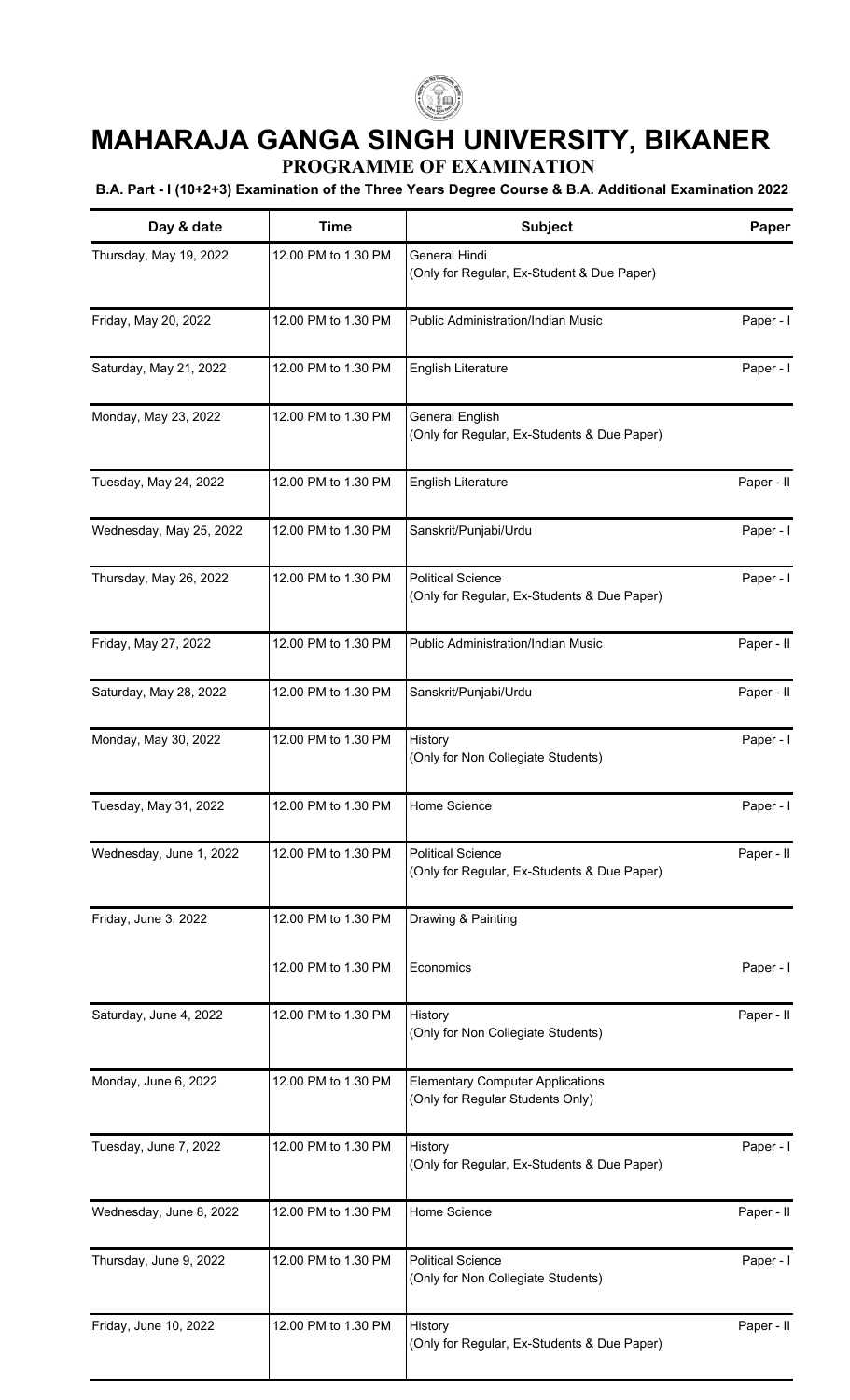**B.A. Part - I (10+2+3) Examination of the Three Years Degree Course, 2022**

| Day & date               | <b>Time</b>         | <b>Subject</b>                                                                   | Paper       |
|--------------------------|---------------------|----------------------------------------------------------------------------------|-------------|
| Saturday, June 11, 2022  | 12.00 PM to 1.30 PM | <b>Environmental studies</b><br>(Only For Regular Students Only)                 |             |
| Monday, June 13, 2022    | 12.00 PM to 1.30 PM | Economics                                                                        | Paper - II  |
| Tuesday, June 14, 2022   | 12.00 PM to 1.30 PM | Mathematics                                                                      | Paper - I   |
| Wednesday, June 15, 2022 | 12.00 PM to 1.30 PM | <b>Political Science</b><br>(Only for Non Collegiate Students)                   | Paper - II  |
| Thursday, June 16, 2022  | 12.00 PM to 1.30 PM | Hindi Literature<br>(Only for Regular, Ex-Students & Due Paper)                  | Paper - I   |
| Friday, June 17, 2022    | 12.00 PM to 1.30 PM | Mathematics                                                                      | Paper - II  |
| Monday, June 20, 2022    | 12.00 PM to 1.30 PM | Geography<br>(Only for Non Collegiate Students)                                  | Paper - I   |
| Tuesday, June 21, 2022   | 12.00 PM to 1.30 PM | Hindi Literature<br>(Only for Regular, Ex-Students & Due Paper)                  | Paper - II  |
| Wednesday, June 22, 2022 | 12.00 PM to 1.30 PM | Philosophy<br>Geography<br>(Only for Regular, Ex-Students & Due Paper)           | Paper - I   |
| Thursday, June 23, 2022  | 12.00 PM to 1.30 PM | Mathematics                                                                      | Paper - III |
| Friday, June 24, 2022    | 12.00 PM to 1.30 PM | Geography<br>(Only for Non Collegiate Students)                                  | Paper - II  |
| Saturday, June 25, 2022  | 12.00 PM to 1.30 PM | Sociology                                                                        | Paper - I   |
| Monday, June 27, 2022    | 12.00 PM to 1.30 PM | Philosophy<br>Geography<br>(Only for Regular, Ex-Students & Due Paper)           | Paper - II  |
| Thursday, June 30, 2022  | 12.00 PM to 1.30 PM | <b>Computer Applications</b>                                                     | Paper - I   |
| Friday, July 1, 2022     | 12.00 PM to 1.30 PM | Hindi Literature<br>(Only for Non Collegiate Students)                           | Paper - I   |
| Monday, July 4, 2022     | 12.00 PM to 1.30 PM | Sociology                                                                        | Paper - II  |
| Tuesday, July 5, 2022    | 12.00 PM to 1.30 PM | General Hindi<br>(For NC Students Only)                                          |             |
| Wednesday, July 6, 2022  | 12.00 PM to 1.30 PM | <b>Computer Applications</b>                                                     | Paper - II  |
| Thursday, July 7, 2022   | 12.00 PM to 1.30 PM | Rajasthani/Psychology                                                            | Paper - I   |
| Saturday, July 9, 2022   | 12.00 PM to 1.30 PM | Hindi Literature<br>(Only for Non Collegiate Students)                           | Paper - II  |
| Monday, July 11, 2022    | 12.00 PM to 1.30 PM | <b>Garment Production &amp; Export</b><br>Management/ Jainology, Jeevan Vigyan & | Paper - I   |